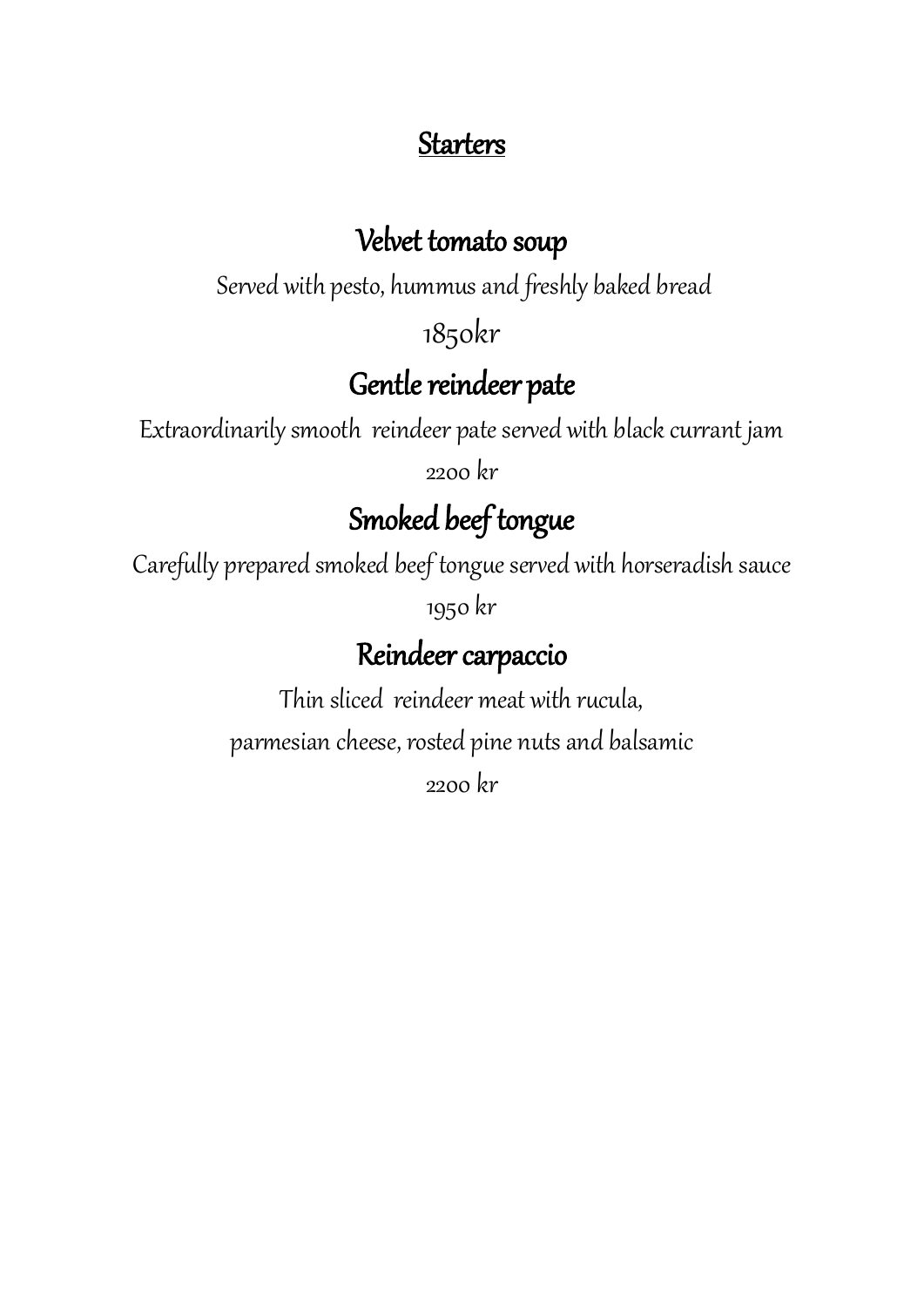## Main dishes

# Cod coated with breadcrumbs

Delicious cod from nearby area. Served with potatoes, cold sauce and fresh salad full of colorful vegetables.

4100 kr

## Butterfried trout

Trout prepared with the greatest precision. Served with baked potatoes and fresh salad full of colorful vegetables.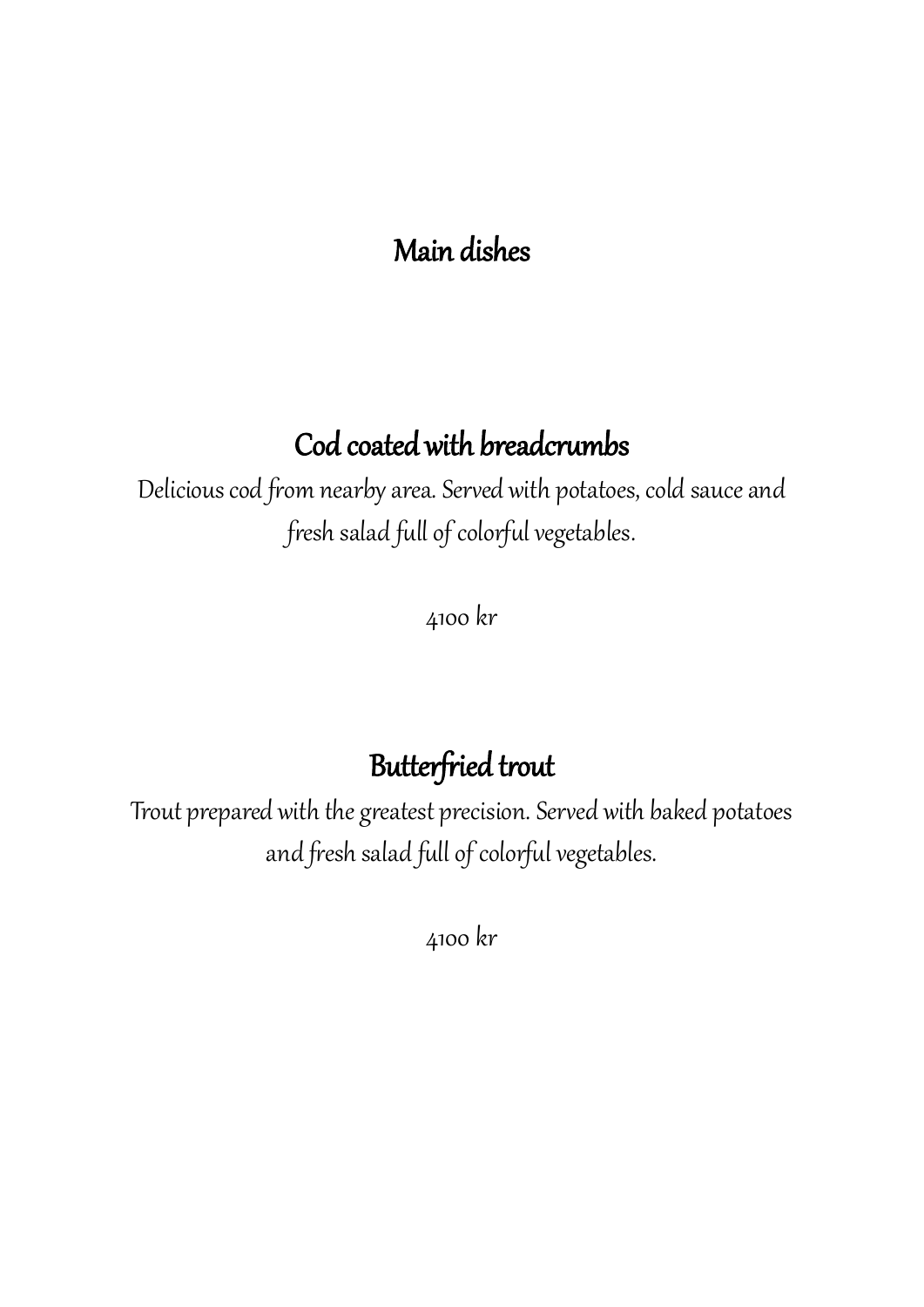# Baked seafood pan

Seafood baked on pan with unusual, a little bit spicy sauce.

Serverd with fresh salad.

4490kr

# Potatocakes with parmesian cheese

Cheesy potatoecakes served with terriyaki-mushroom sauce and mixed

red onion and tomatoes.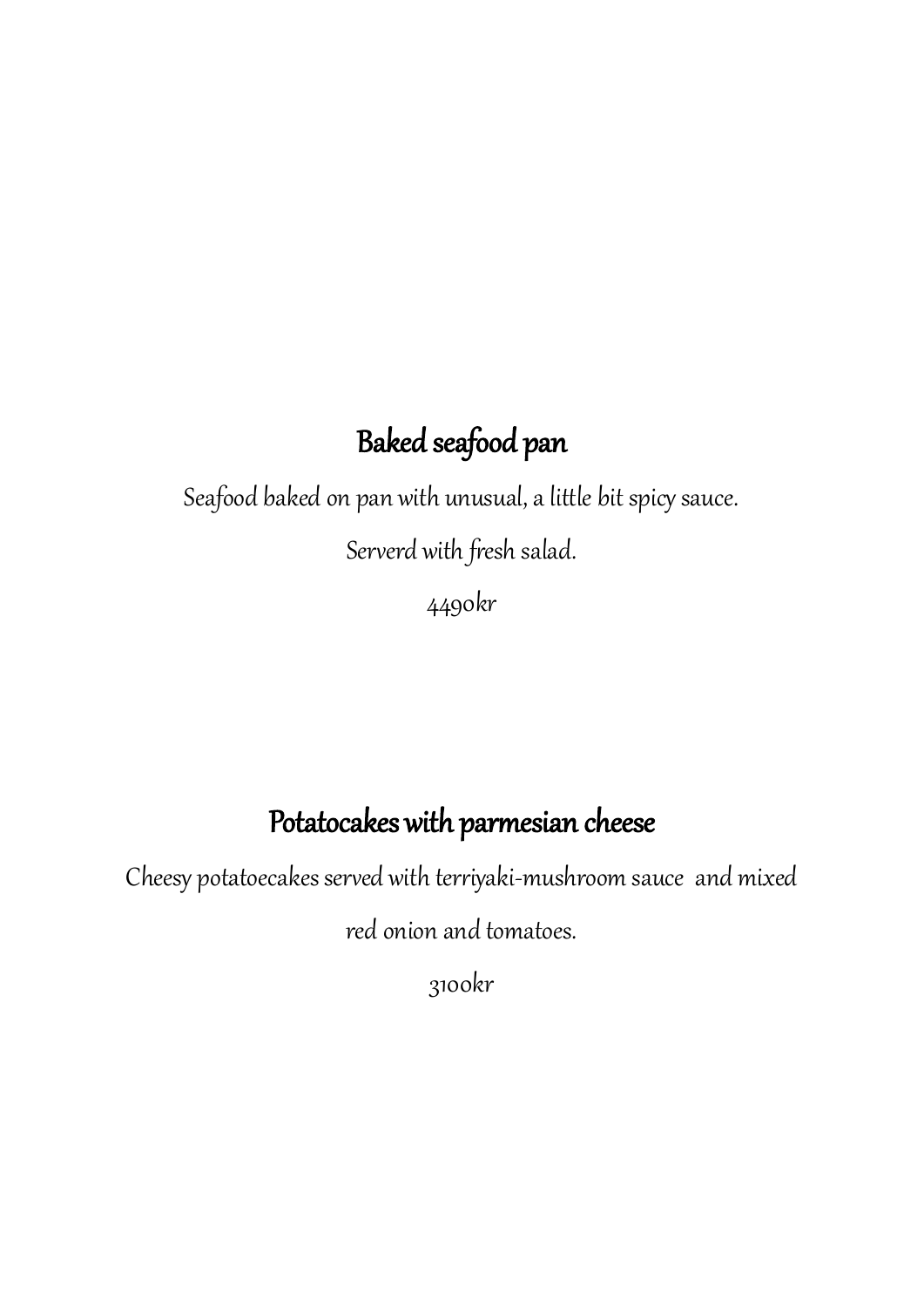# Our speciality is the lamb...

#### Marinated lamb with mashed sweet potatoes

Soft and juicy lamb, carefully prepared. Served with vegetables and mashed sweet potatoes topped with crunches.

4900 kr

## Fried slices of lamb with fresh mixed salad

Plate full of fresh salad, colorful vegetables, barley, dates and almonds with balsamic sauce. Topped with perfectly marinated, fried slices of lamb. 3100 kr

#### Great lamb meatballs with a hint of cumen

Our meatballs are prepared by ourselves from scratch. Served with oven roasted potatoes, terriyaki-mushroom sauce and fresh salad full of colorful vegatables. 3800 kr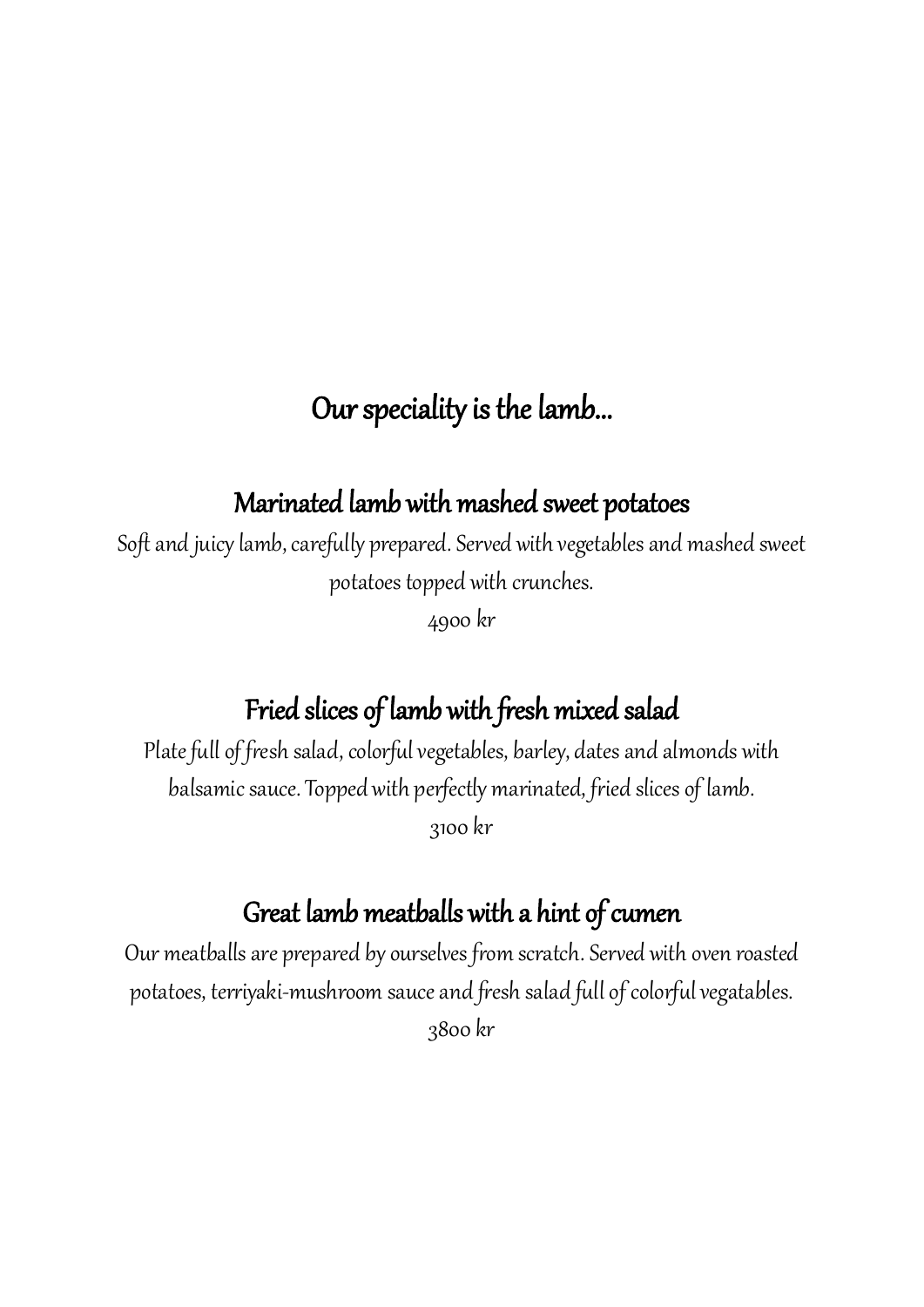## Something sweet

#### Famous skyr

Jar filled with blueberry cookie crumbles, skyr and blueberry syrup, topped with whipped cream.

1100 kr

#### Homemade icecreme

Delicious vanilla icecreme with warm chocolate sauce, whipped creme and fresh

fruits.

1100kr

## Irsih coffee 1200kr

Farmers hot chocolate 1200kr

Hot chocolate w/ creme 450kr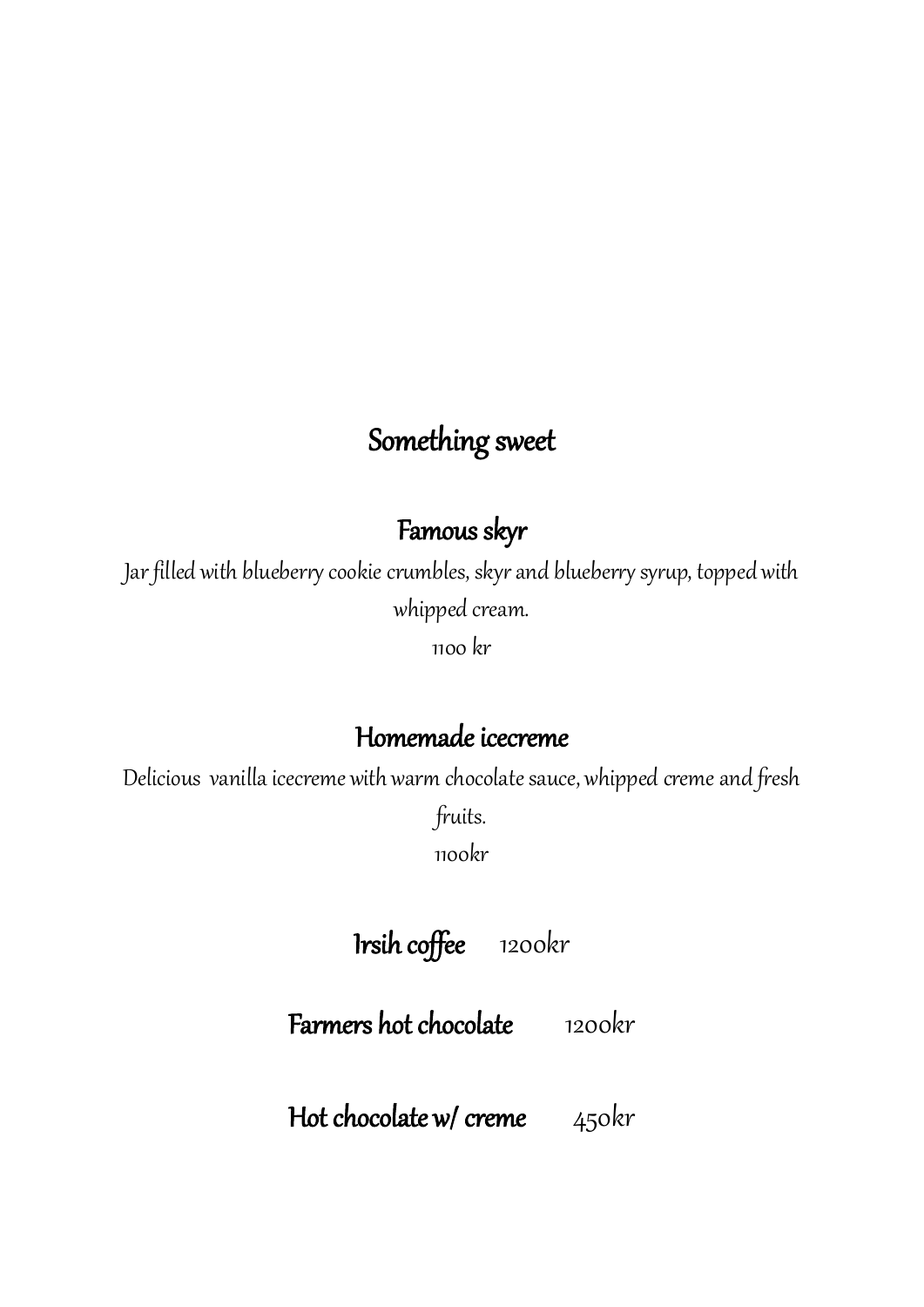### Forréttir

### Grænmetissúpa með tómatívafi

Borin fram með heimabökuðu brauði, pestó,hummus og íslensku smjöri

1850kr

## Hreindýrapate

Einstaklega ljúfengt heimagert pate borðið fram með sólberjahlaupi. 2200kr

## Reykt nautatunga

Vandlega meðhöndluð heimareykt nautatunga, borin fram með piparrótarsósu.

2200kr

## Hreindýra carpaccio

Þunnt skorið kjöt borið fram með rucola, ristuðum furuhnetum, parmesian osti

og balsamik. 2200kr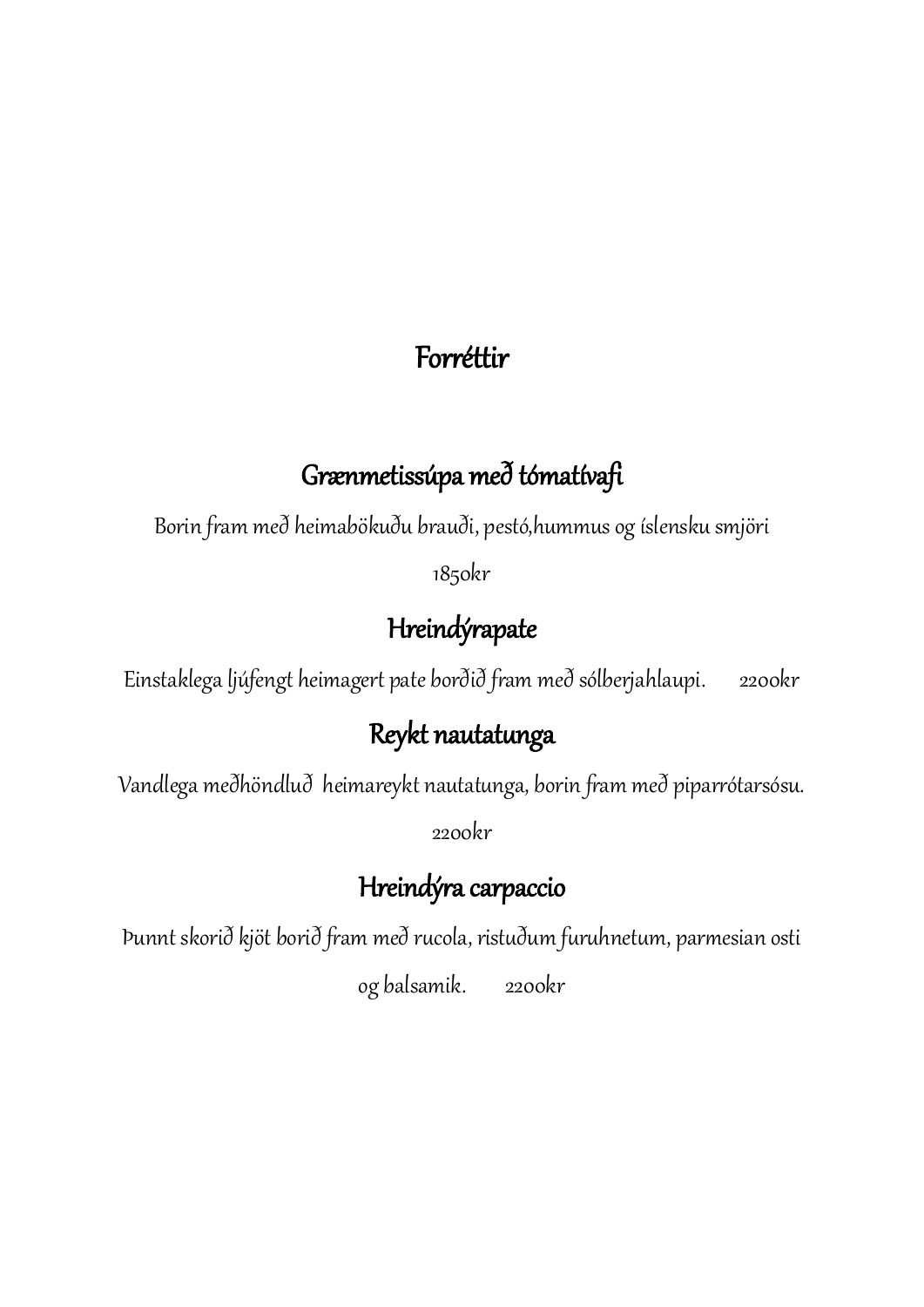# Aðalréttir

#### Þorskur

Þorskinum er velt upp úr heimagerðum brauðrasp og bygg blöndu, steiktur á pönnu og borinn fram með kartöflubátum,kaldri sósu og fersku salati.

4100kr

## Silungur

Villtur vatnasilungur veiddur í Nykurvatni. Smjörsteiktur með kartöflum, fersku salati og kaldri sósu. 4100kr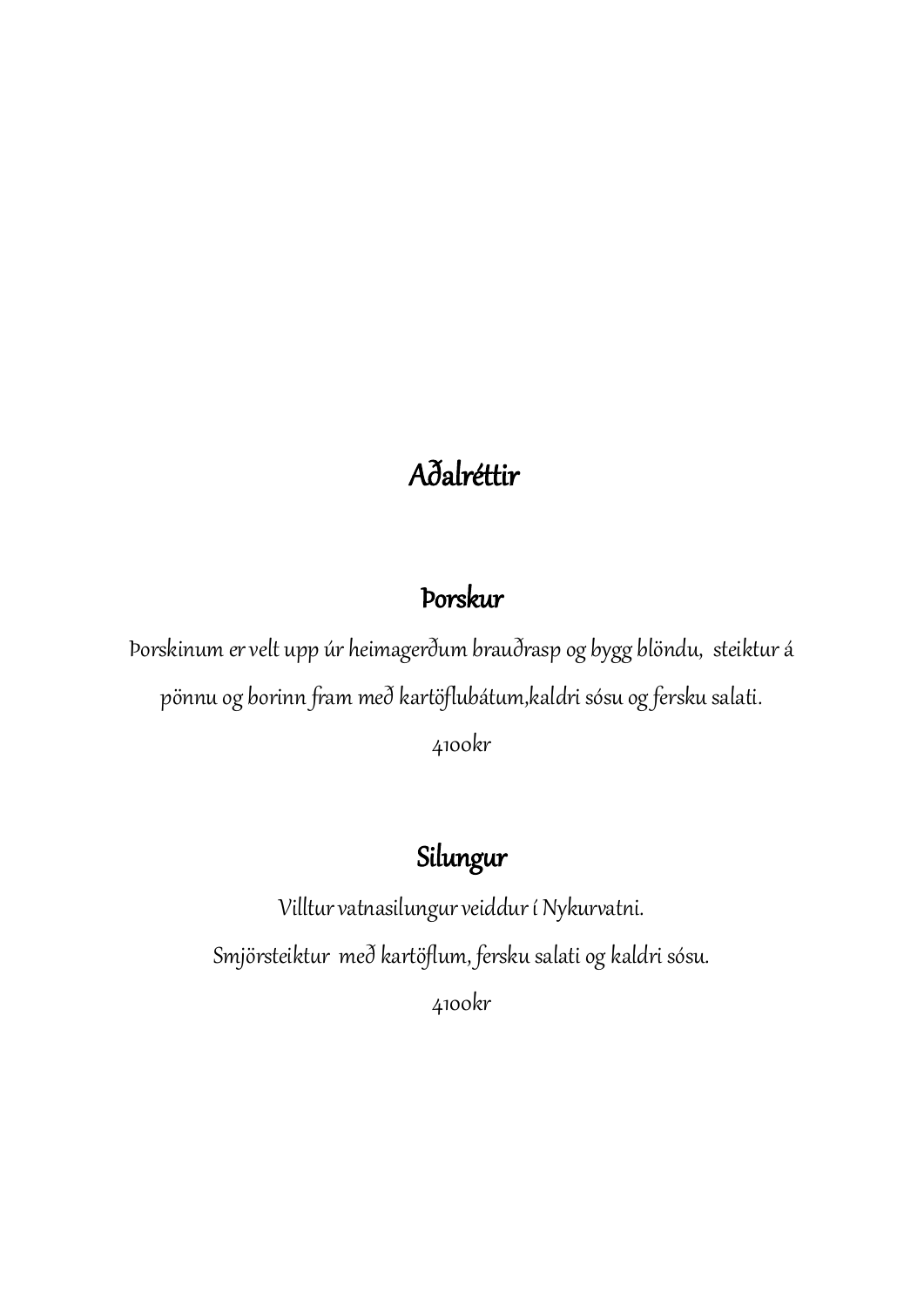#### **Sjávarréttarpanna**

Ofnbökuð sjávarréttarpanna með blönduðu sjávarfangi, borin fram með fersku salati.

4490kr

# Kartöflubuff

Heimagerð heit kartöflubuff með parmesian osti, borin fram með terriakyi-sveppasósu,

tómata og lauk salati.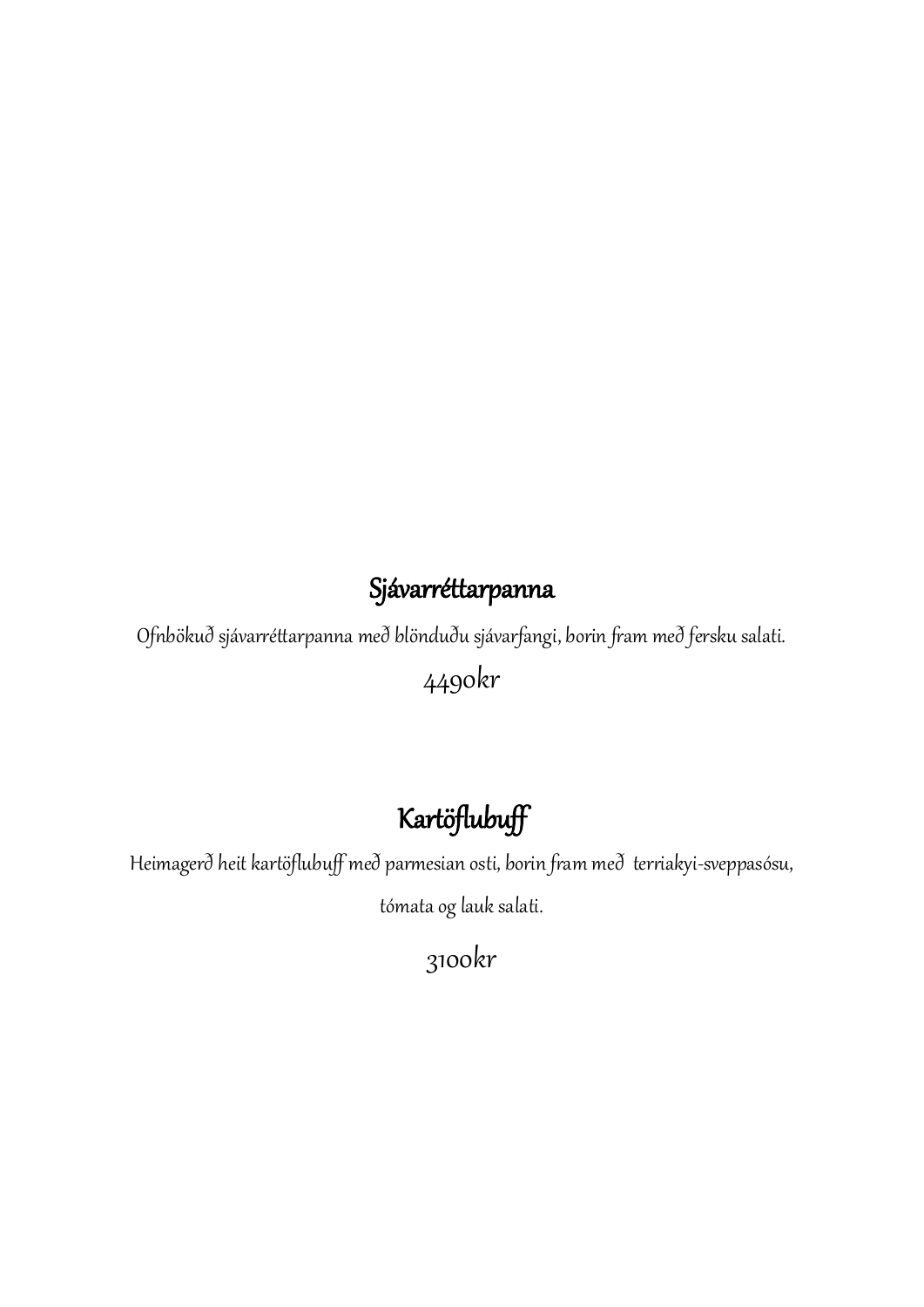# Okkar sérstaða er lamb

# Kryddlegið lamb

Mjúkt og safaríkt lamb borið fram með sætum maukuðum kartöflum, ofnbökuðu

grænmeti og sósu.

4900kr

### Lambastrimlar

Léttsteiktir marineraðir lambastrimlar með fersku blönduðu salati, bankabyggi,

döðlum, feta osti og möndlum.

3100kr

# Sveitabollur

Heimagerðar létt kúmenkryddaðar lambabollur með kartöflum,

terriaki-sveppasósu og fersku salati.